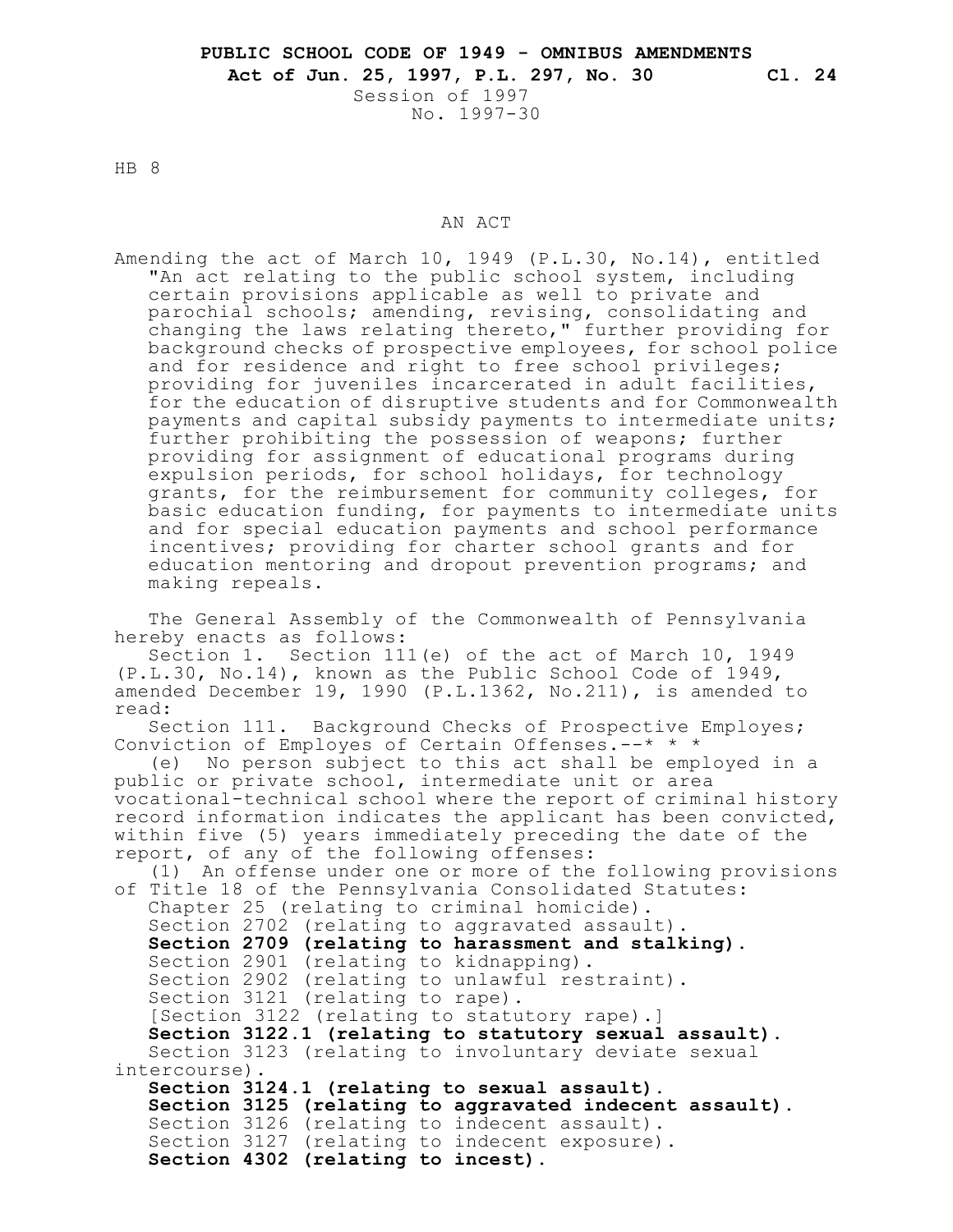Section 4303 (relating to concealing death of child [born out of wedlock]).

Section 4304 (relating to endangering welfare of children). Section 4305 (relating to dealing in infant children).

A felony offense under section 5902(b) (relating to prostitution and related offenses).

Section 5903(c) or (d) (relating to obscene and other sexual materials **and performances**).

Section 6301 (relating to corruption of minors).

Section 6312 (relating to sexual abuse of children).

(2) An offense designated as a felony under the act of April 14, 1972 (P.L.233, No.64), known as "The Controlled Substance, Drug, Device and Cosmetic Act."

(3) An out-of-State or Federal offense similar in nature to those crimes listed in clauses (1) and (2).

\* \* \*

Section 2. Section 778 of the act is amended to read:

Section 778. School Police Officers.--(a) Any school district may apply to any judge of the court of common pleas of the county within which the school district is situated to appoint such person or persons as the board of directors of the school district may designate to act as [policeman] **school police officer** for said school district. The judge, upon such application, may appoint such person, or so many of them as he may deem proper, to be such [policemen,] **school police officer** and shall note the fact of such appointment to be entered upon the records of the court. **The judge may, at the request of the school district, grant the school police officer the power to arrest as provided in subsection (c)(2), the authority to issue citations for summary offenses or the authority to detain students until the arrival of local law enforcement, or any combination thereof.**

(b) Every [policeman] **school police officer** so appointed shall, before entering upon the duties of his office, take and subscribe to the oath required by the seventh article of the Constitution, before an alderman or justice of the peace or prothonotary. Such oath shall be filed by the justice of the peace, alderman, or prothonotary among his papers, and a note made upon his docket of the fact of the oath having been taken.

(c) Such [policeman] **school police officer** so appointed shall severally possess and exercise all the [powers of a constable in this Commonwealth in enforcing the school laws of the Commonwealth in their respective districts, and in policing the grounds belonging to said school districts, and protecting the property thereof. The keeper of jails or lockups or station house in the county is required to receive all persons arrested by such policeman for the commission of any offense against the laws of this Commonwealth, upon or near to the ground occupied by said school district, to be dealt with according to law.] **following powers and duties:**

**(1) To enforce good order in school buildings, on school buses and on school grounds in their respective school districts. For purposes of this clause, the term "school bus" shall include vehicles leased by the school district to transport students and vehicles of mass transit used by students to go to and from school when the school police officer is responding to a report of an incident involving a breach of good order or violation of law.**

**(2) If authorized by the court, to exercise the same powers as are now or may hereafter be exercised under authority of law or ordinance by the police of the municipality wherein the school property is located.**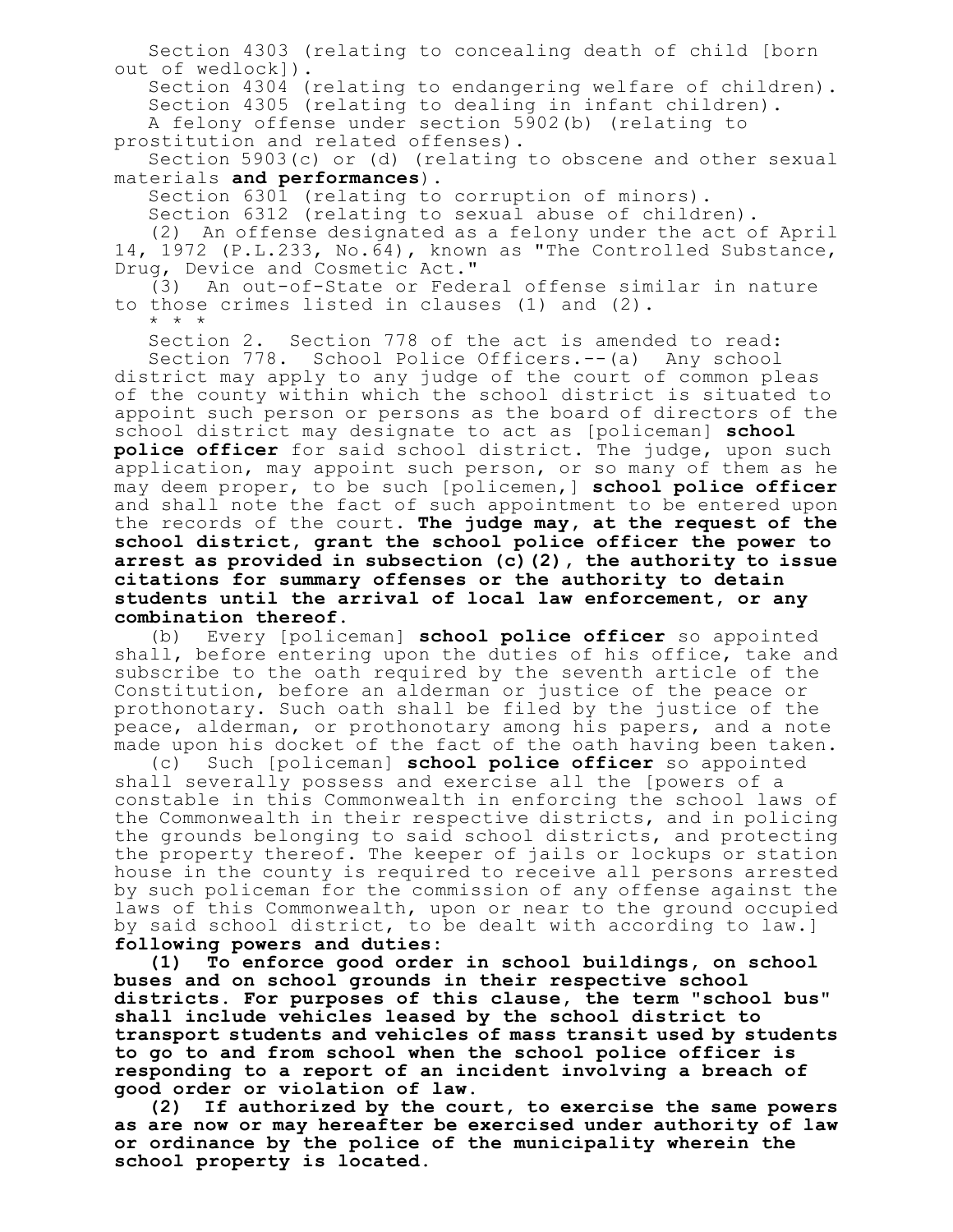**(3) If authorized by the court, to issue summary citations or to detain individuals until local law enforcement is notified.**

(d) Such [policeman] **school police officer** shall, when on duty, severally wear a metallic shield or badge with the words "School Police," and the name of the district for which appointed. Such shield shall always be worn in plain view when on duty except when employed as detective.

(e) The compensation of such [policemen] **school police officers** shall be paid by the school district for which the [policemen] **school police officers** are respectively appointed, as may be agreed upon between the board of school directors and the [policeman.] **school police officer.**

**(f) School districts and municipalities may enter into cooperative police service agreements pursuant to 42 Pa.C.S. § 8953(e) (relating to Statewide municipal police jurisdiction) to authorize the exercise of concurrent jurisdiction with local law enforcement within the municipality where the school or school district is located or within the municipality in which a school event or activity will take place.**

**(g) When acting within the scope of this section, school police officers shall, at all times, be employes of the school district and shall be entitled to all of the rights and benefits accruing therefrom.**

**(h) Nothing in this section shall be construed to preclude a school district from employing other security personnel as the school district deems necessary.**

Sections 917.1-A and 919.1-A of the act are amended by adding subsections to read:

Section 917.1-A. Commonwealth Payments.--\* \* \*

**(g) For the 1997-1998 school year, each intermediate unit shall receive the amount of its payment received under this section during the 1996-1997 school year.**

Section 919.1-A. Capital Subsidy.--\* \* \*

**(d) Notwithstanding any provision of this act to the contrary, for the 1997-1998 school year, each intermediate unit shall receive the actual payment for capital subsidy which it received under this section and section 2502.6(b) during the 1996-1997 school year.**

Section 4. Section 1302 of the act, amended December 14, 1967 (P.L.859, No.381), is amended to read:

Section 1302. Residence and Right to Free School Privileges.--A child shall be considered a resident of the school district in which his parents or the guardian of his person resides. Federal installations are considered a part of the school district or districts in which they are situate and the children residing on such installations shall be counted as resident pupils of the school district. When a resident of any school district keeps in his home a child of school age, not his own, supporting the child gratis as if it were his own, such child shall be entitled to all free school privileges accorded to resident school children of the district, including the right to attend the public high school maintained in such district or in other districts in the same manner as though such child were in fact a resident school child of the district, and shall be subject to all the requirements placed upon resident school children of the district. Before [accepting] such child **may be accepted** as a pupil, [the board of school directors of the district may require] such resident [to] **shall** file with the secretary of the board **appropriate legal documentation to show dependency or guardianship or** a sworn statement that he is a resident of the district, that he is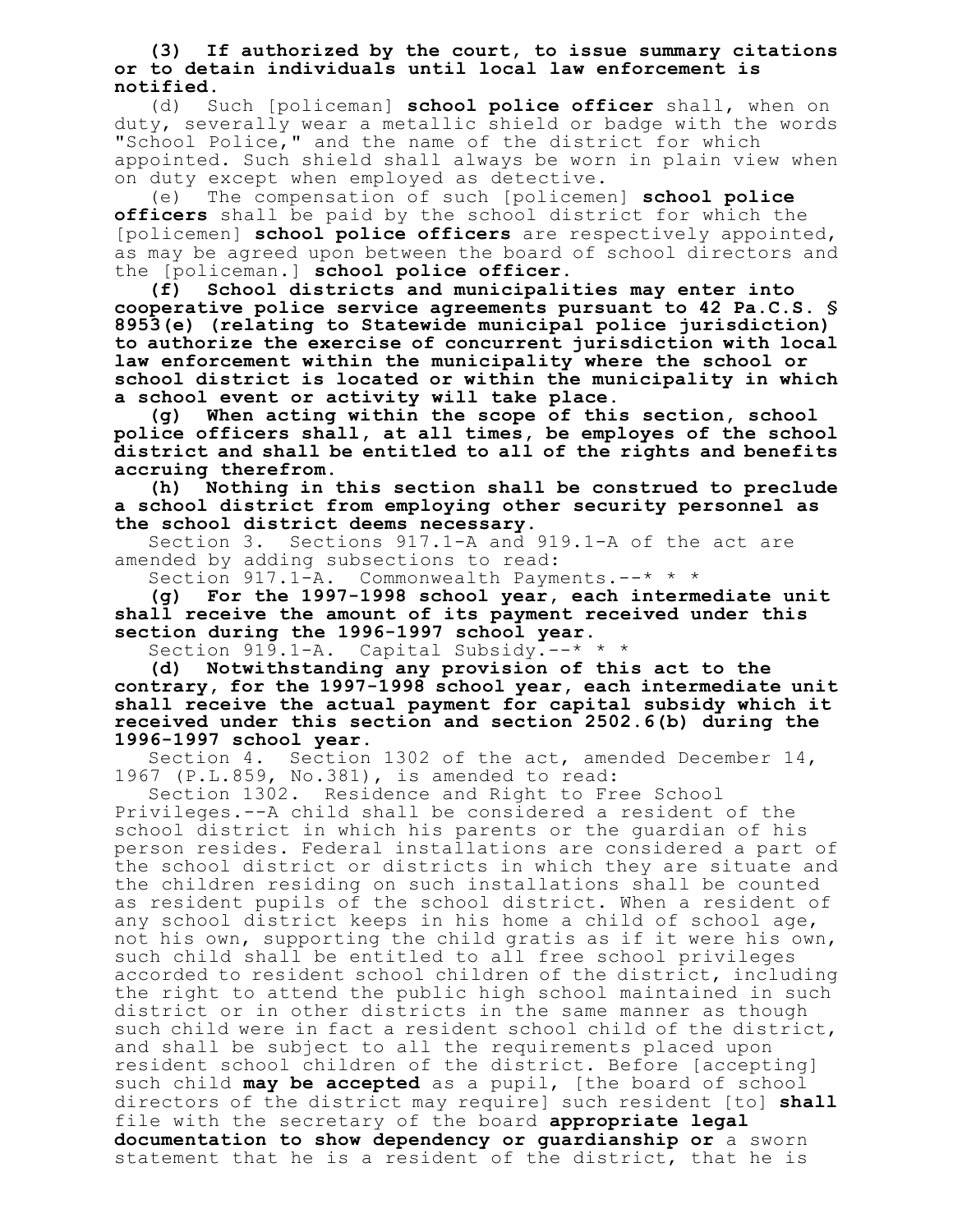supporting the child gratis, that he will assume all personal obligations for the child relative to school requirements, and that he intends to so keep and support the child continuously and not merely through the school term.

Section 5. The act is amended by adding a section to read: **Section 1306.2. Juveniles Incarcerated in Adult**

**Facilities.--(a) A person under twenty-one (21) years of age who is confined to an adult local correctional institution following conviction for a criminal offense who is otherwise eligible for educational services as provided under this act shall be eligible to receive educational services from the board of school directors in the same manner and to the same extent as a student who has been expelled pursuant to section 1318.**

**(b) A person under twenty-one (21) years of age who is confined to an adult local correctional institution following a charge for a criminal offense who is otherwise eligible for educational services as provided under this act shall be eligible to receive services from the board of school directors in the same manner and to the same extent as a student who has been placed in an alternative education program for disruptive students.**

**(c) The department shall effectuate necessary procedures for the transfer of funds from the school district of residence to the school district in which the local correctional institution is located. In effectuating the transfer of funds, the department may deduct the appropriate amount from the Basic Education Funding allocation of any school district which had resident students who were provided educational services in the local correctional facility.**

**(d) For purposes of this section, the term "convicted" means a finding of guilty by a judge or a jury or the entry of a plea of guilty or nolo contendere for an offense under 18 Pa.C.S. (relating to crimes and offenses) whether or not judgment of sentence has been imposed.**

**(e) For purposes of this section, a "local correctional institution" shall include any jail, prison or detention facility operated by a county or jointly by more than one county or by a municipality. The term does not include any facility used for the detention or confinement of juveniles.**

Sections  $1317.2$ , 1303-A and 1304-A of the act, added June 30, 1995 (P.L.220, No.26), are amended to read:

Section 1317.2. Possession of Weapons Prohibited.--(a) Except as otherwise provided in this section, a school district or area vocational-technical school shall expel, for a period of not less than one year, any student who is determined to have brought **onto or is in possession of** a weapon [onto] **on** any school property, any school-sponsored activity or any public conveyance providing transportation to a school or school-sponsored activity.

(b) Every school district and area vocational-technical school shall develop a written policy regarding expulsions for possession of a weapon as required under this section. Expulsions shall be conducted pursuant to all applicable regulations.

(c) The superintendent of a school district or an administrative director of an area vocational-technical school may recommend [discipline short of expulsion] **modifications of such expulsion requirements for a student** on a case-by-case basis. The superintendent or other chief administrative officer of a school entity shall, in the case of an exceptional student, take all steps necessary to comply with the Individuals with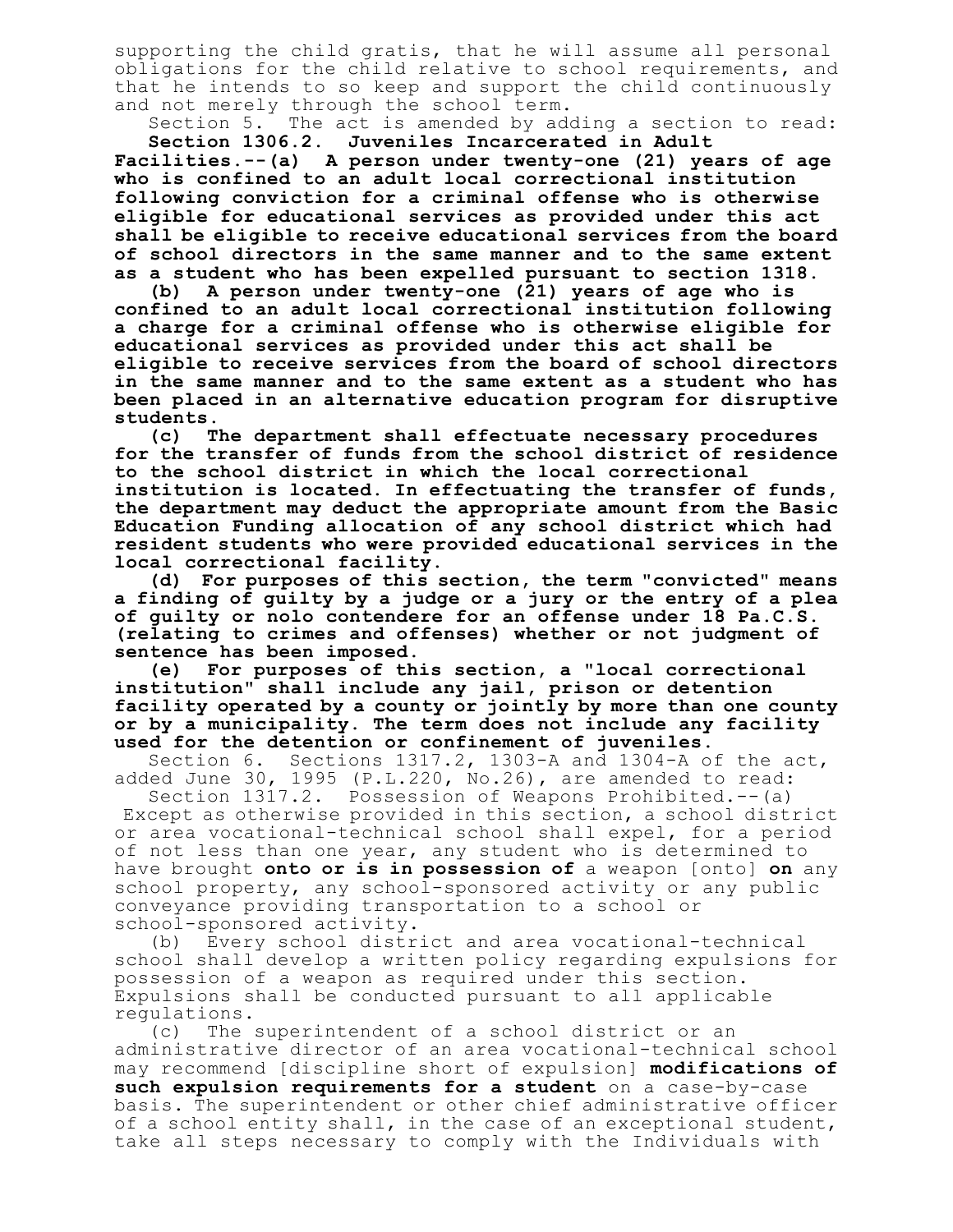Disabilities Education Act (Public Law 91-230, 20 U.S.C. § 1400 et seq.).

(d) The provisions of this section shall not apply to the following:

(1) a weapon being used as part of a program approved by a school by an individual who is participating in the program; or

(2) a weapon that is unloaded and is possessed by an individual while traversing school property for the purpose of obtaining access to public or private lands used for lawful hunting, if the entry on school premises is authorized by school authorities.

(e) Nothing in this section shall be construed as limiting the authority or duty of a school or area vocational-technical school to make an alternative assignment or provide alternative educational services during the period of expulsion.

**(e.1) A school district receiving a student who transfers from a public or private school during a period of expulsion for an act or offense involving a weapon may assign that student to an alternative assignment or provide alternative education services, provided that the assignment may not exceed the period of expulsion.**

(f) All school districts and area vocational-technical schools shall report all incidents involving possession of a weapon prohibited by this section as follows:

(1) The school superintendent or chief administrator shall report the discovery of any weapon prohibited by this section to local law enforcement officials.

(2) The school superintendent or chief administrator shall report to the Department of Education all incidents relating to expulsions for possession of a weapon on school grounds, school-sponsored activities or public conveyances providing transportation to a school or school-sponsored activity. Reports shall include all information as required under section 1303-A.

(g) As used in this section, the term "weapon" shall include, but not be limited to, any knife, cutting instrument, cutting tool, nunchaku, firearm, shotgun, rifle and any other tool, instrument or implement capable of inflicting serious bodily injury.

Section 1303-A. Reporting.--(a) The office shall conduct a one-time survey of all school entities to determine the number of incidents involving acts of violence on school property and all cases involving possession of a weapon by any person on school property which occurred within the last five (5) years. The survey shall be based on the best available information provided by school entities.

(b) All school entities shall report all new incidents involving acts of violence [or]**,** possession of a weapon **or possession, use or sale of controlled substances as defined in the act of April 14, 1972 (P.L.233, No.64) , known as "The Controlled Substance, Drug, Device and Cosmetic Act," or possession, use or sale of alcohol or tobacco** by any person on school property at least [twice] **once** a year, as provided by the office, on a form to be developed and provided by the office. The form shall include:

- (1) Age or grade of student.
- (2) Name and address of school.

(3) Circumstances surrounding the incident, including type of weapon**, controlled substance, alcohol or tobacco**.

- (4) Sanction imposed by the school.
- (5) Notification of law enforcement.
- (6) Remedial programs involved.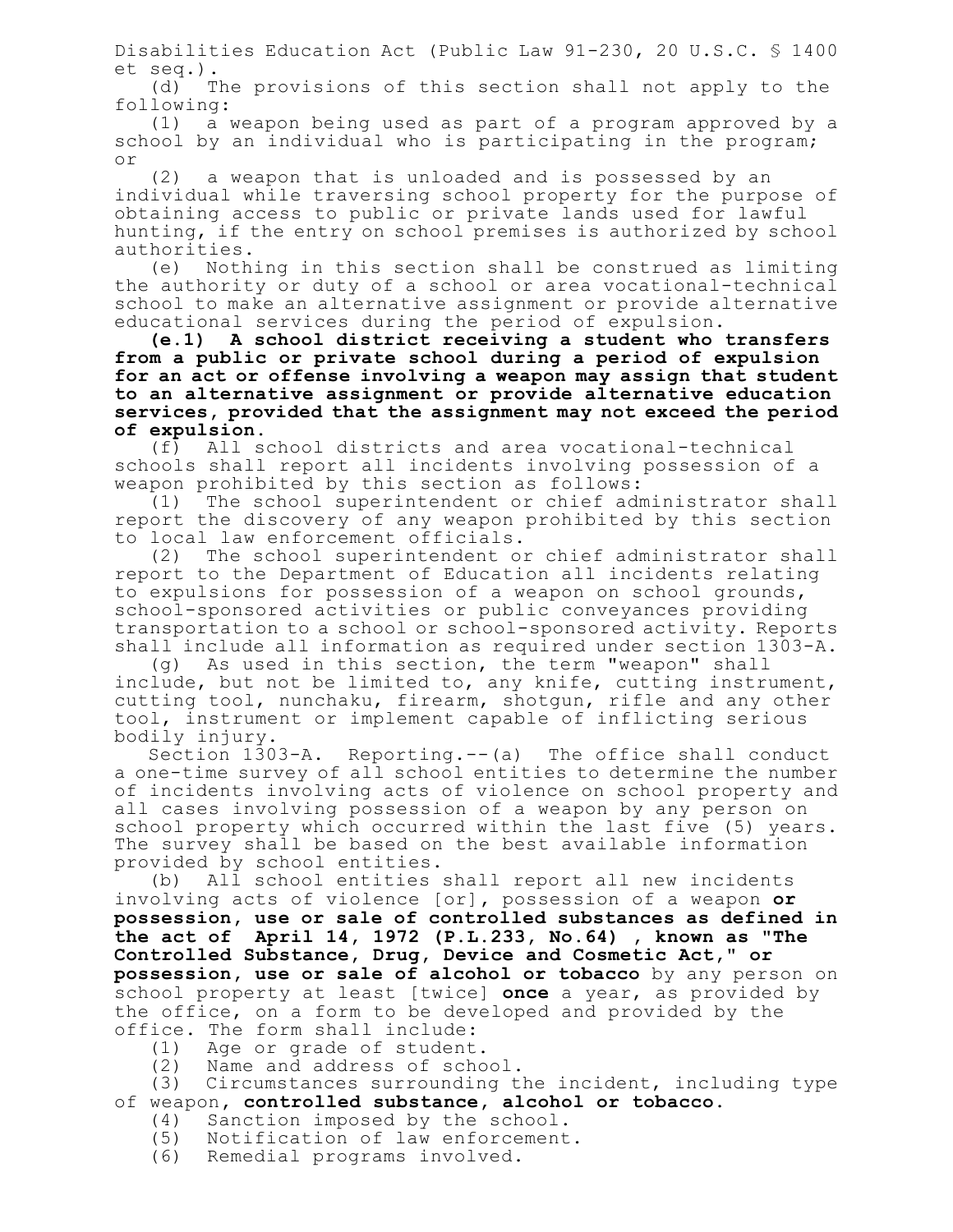(7) Parental involvement required.

(8) Arrests, convictions and adjudications, if known. If a person other than a student is involved, the report shall state the relationship of the individual involved to the school entity.

(c) All school entities shall develop a memorandum of understanding with local law enforcement which sets forth procedures to be followed when an incident involving an act of violence or possession of a weapon by any person occurs on school property. Law enforcement protocols shall be developed in cooperation with local law enforcement and the Pennsylvania State Police.

Section 1304-A. Sworn Statement.--(a) Prior to admission to any school entity, the parent, guardian or other person having control or charge of a student shall, upon registration, provide a sworn statement or affirmation stating whether the pupil was previously **or is presently** suspended or expelled from any public or private school of this Commonwealth or any other state for an act or offense involving weapons, alcohol or drugs or for the wilful infliction of injury to another person or for any act of violence committed on school property. The

registration shall **include the name of the school from which the student was expelled or suspended for the above-listed reasons with the dates of expulsion or suspension and shall** be maintained as part of the student's disciplinary record.

(b) Any wilful false statement made under this section shall be a misdemeanor of the third degree.

Section 7. Section 1502(a) of the act, amended May 6, 1996 (P.L.150, No.28), is amended to read:

Section 1502. Days Schools not to be Kept Open.--(a) Except as provided in subsection (c), no school shall be kept open on any Saturday for the purpose of ordinary instruction, except when Monday is fixed by the board of school directors as the weekly holiday, or on Sunday, Memorial Day, Fourth of July, [or] Christmas**, Thanksgiving, the First of January and up to five additional days designated as local holidays in the adopted school calendar by the board of school directors as official local school district holidays,** nor shall any school be kept open in any district during the time of holding the teachers' institute for such district. **The board of school directors may cancel any day designated as a local holiday in the event of a weather emergency or natural disaster.** \* \* \*

Section 8. Section 1502-A of the act is amended by adding a definition to read: Section 1502-A. Definitions.--As used in this article, \* \* \*

**"Community education council" shall mean a nonprofit institutionally neutral educational organization, governed by a community-based board of directors, which serves to provide access to post-secondary education and training resources for citizens in communities that have a shortage of adult education, continuing education and/or post-secondary education services.** \* \* \*

Section 9. Sections 1503-A and 1504-A of the act, added July 11, 1996 (P.L.633, No.107), are amended to read: Section 1503-A. Basic Education Grants.--(a) Grants shall

be allocated to school districts **and to area vocational-technical schools** by the department from funds appropriated for this purpose. A nonpublic school, [an area vocational-technical school,] an intermediate unit or local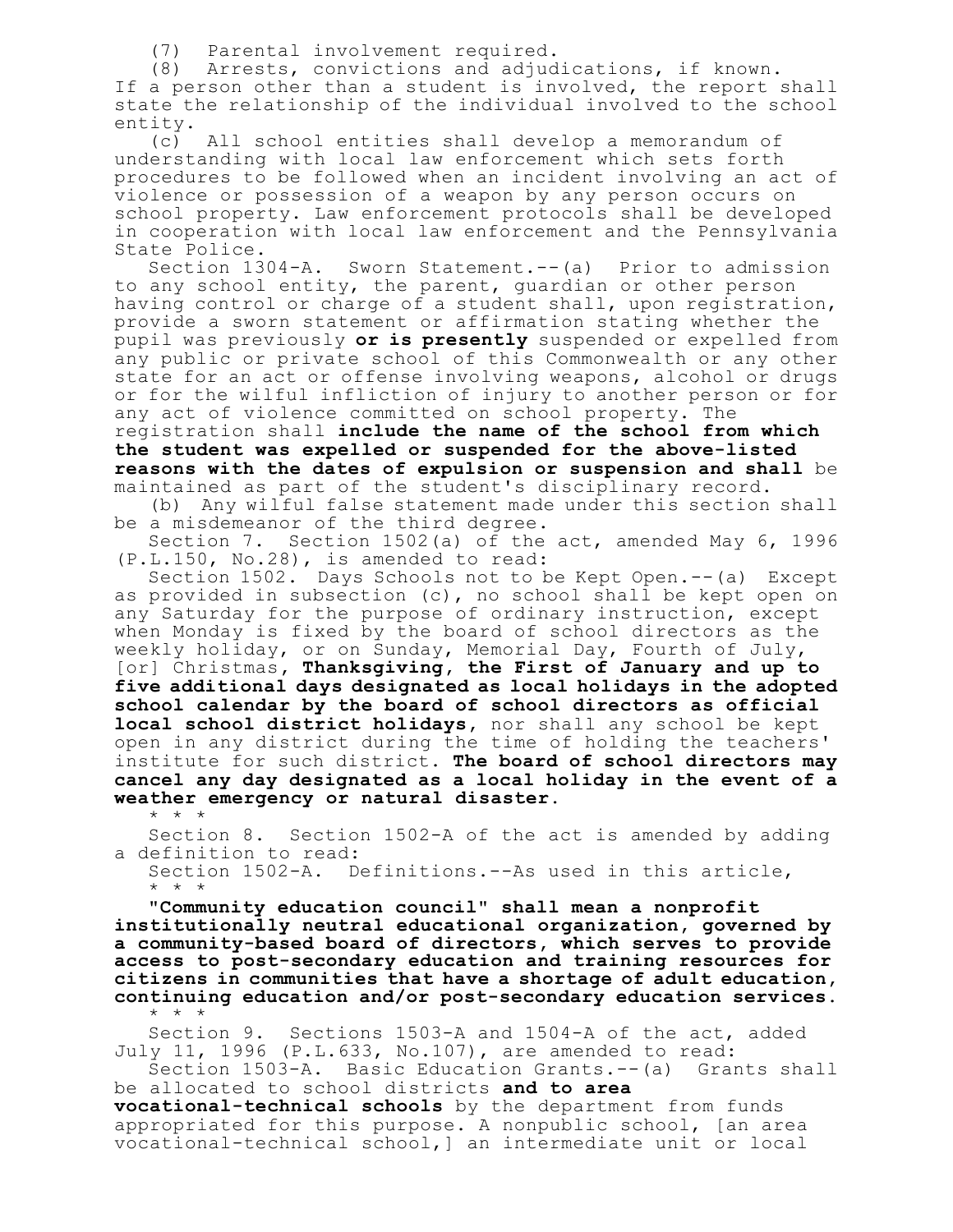library may participate in the grant process through a partnership with a school district.

(b) Grants shall be used to:

(1) Improve the quality and quantity of **educational** technology [within the school by purchasing technology and software] in accordance with [standards] **minimum standards and specifications** developed by the department and the Office of Administration.

(2) Equip schools **and other entities** with the appropriate [local area networking (LAN) and wide area network (WAN) technologies so that schools can connect to] **networking and Internet technologies to build** the Pennsylvania Education Network.<br> $(3)$ 

Provide for the training of teachers and staff in ways to effectively integrate the technology with the curriculum.

**(4) Begin implementing the regional action plans that were developed as part of the shared vision and action plan project activities.**

**(5) Improve the quality of technology services at the State Library of Pennsylvania.**

(c) (1) Grants shall be allocated through a grant review process established by the Secretary of Education.

(2) The secretary shall establish matching requirements for grant recipients with a market value/income aid ratio, as defined in section 2501 of this act, which is less than .4000. Grant recipients with a market value/income aid ratio which is equal to or greater than .7000 shall be eligible for larger grant awards as determined by the secretary. A school district of the first class shall be eligible for a grant award which shall not exceed three million dollars (\$3,000,000), and a school district of the first class A shall be eligible for a grant award which shall not exceed six hundred thousand dollars (\$600,000), unless the grant awards are included within a partnership.

**(2.1) For the 1997-1998 school year, a school district shall be eligible for a grant in the same amount as a school district was eligible to receive for the 1996-1997 school year as provided in clause (2).**

**(2.2) For the 1997-1998 school year, an area vocational-technical school shall be eligible to receive from the amount of three million dollars (\$3,000,000) appropriated for the purposes of this clause a grant in the same manner as a school district as provided in clause (2). If the sum provided in this clause is not sufficient to pay in full the total amount to which a qualifying area vocational-technical school is entitled to receive, the allocation shall be proportionately reduced to the extent necessary to bring the aggregate of the allocations within the limit of the amount provided in this clause.**

(3) The application for a grant shall be made at such time and in such form as the Secretary of Education may require.

(4) [Priority will be given to those applications which consist of partnerships.] **In order to receive funds, a school district or area vocational-technical school must form a partnership with one or more of the following: a political subdivision, a school district, an area vocational-technical school, an intermediate unit, a nonpublic school, a local library, an independent institution of higher education, a State-owned institution, a State-related institution, a community education council or any other entity approved by the Department of Education. Exceptions to this requirement may be**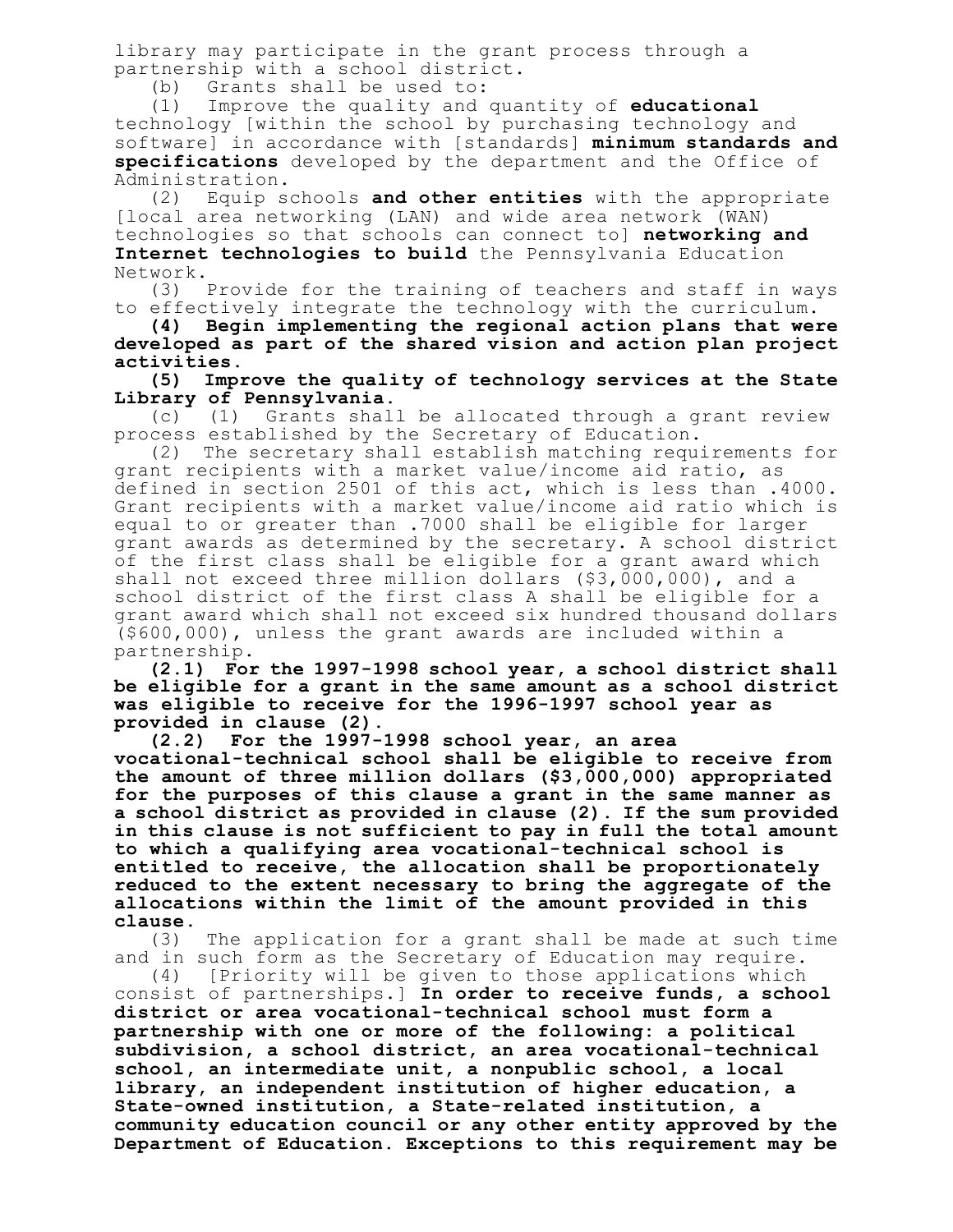## **requested in the application where the applicant school district or area vocational-technical school justifies why it is better for the applicant to apply as a separate entity.**

Section 1504-A. Higher Education Funding.--(a) The department and the Office of Administration shall establish management teams to provide direction and oversight and to distribute funds appropriated for the researching, planning and development of the Pennsylvania Education Network which [shall] **can** include **when appropriate**, but not be limited to, the following focus areas:

(1) Documenting public and private technology resources, including, but not limited to, existing telecommunications networks, video conferencing capabilities and distance education courses and identifying technology transfer opportunities that can be leveraged for the Pennsylvania Education Network.

(2) Establishing technology [test-bed sites] **infrastructure investment grants** to develop educational content and [evaluate] **implement Pennsylvania Education Network strategies and connectivity by using** competing technologies and methodologies.

**(i) Funds for infrastructure investment grants shall be distributed through a grant application at such time and in such form as the Secretary of Education may require.**

**(ii) Applicants may include public and private institutions of higher education, community education councils, not-for-profit organizations in Pennsylvania and any other entity approved by the Department of Education.**

**(iii) Priority shall be given to applications consisting of partnerships.**

(3) [Developing] **Implementing** a shared Statewide vision and strategic plan for building the Pennsylvania Education Network.

**(4) Developing methods and resources to ensure educators are able to use the technology effectively with the curriculum.**

(b) The management teams shall be comprised of representatives from State-owned institutions, State-related institutions, community colleges and independent [colleges and universities] **institutions of higher education** in Pennsylvania, intermediate units [and representatives from the Commonwealth]**, community education councils and representatives from other public and not-for-profit organizations in Pennsylvania**.

(c) [Each team shall be responsible for defining the scope of work, goals, objectives, task assignments and budget for its respective focus area.] **Project managers will be nominated by the institutions in subsection (b). Prospective project managers shall be reviewed and selected jointly by the department and the Office of Administration.**

(d) [(1) Funds] **Each management team shall be responsible for defining the scope of work, goals, objectives, task assignment and budget for its respective focus area. Funds for management teams** shall be distributed through [a request for proposal process which will be scored based on merit.] **an application to the Office of Administration and the department, to be approved through a joint review process.**

[(2) Eligible applicants shall include the State System of Higher Education, the State-related universities, including the Pennsylvania College of Technology, community colleges and independent colleges and universities.

(3) Priority shall be given to applications consisting of partnerships.]

(e) Each team manager shall report to and shall be held accountable by the Secretary of Education and the Secretary of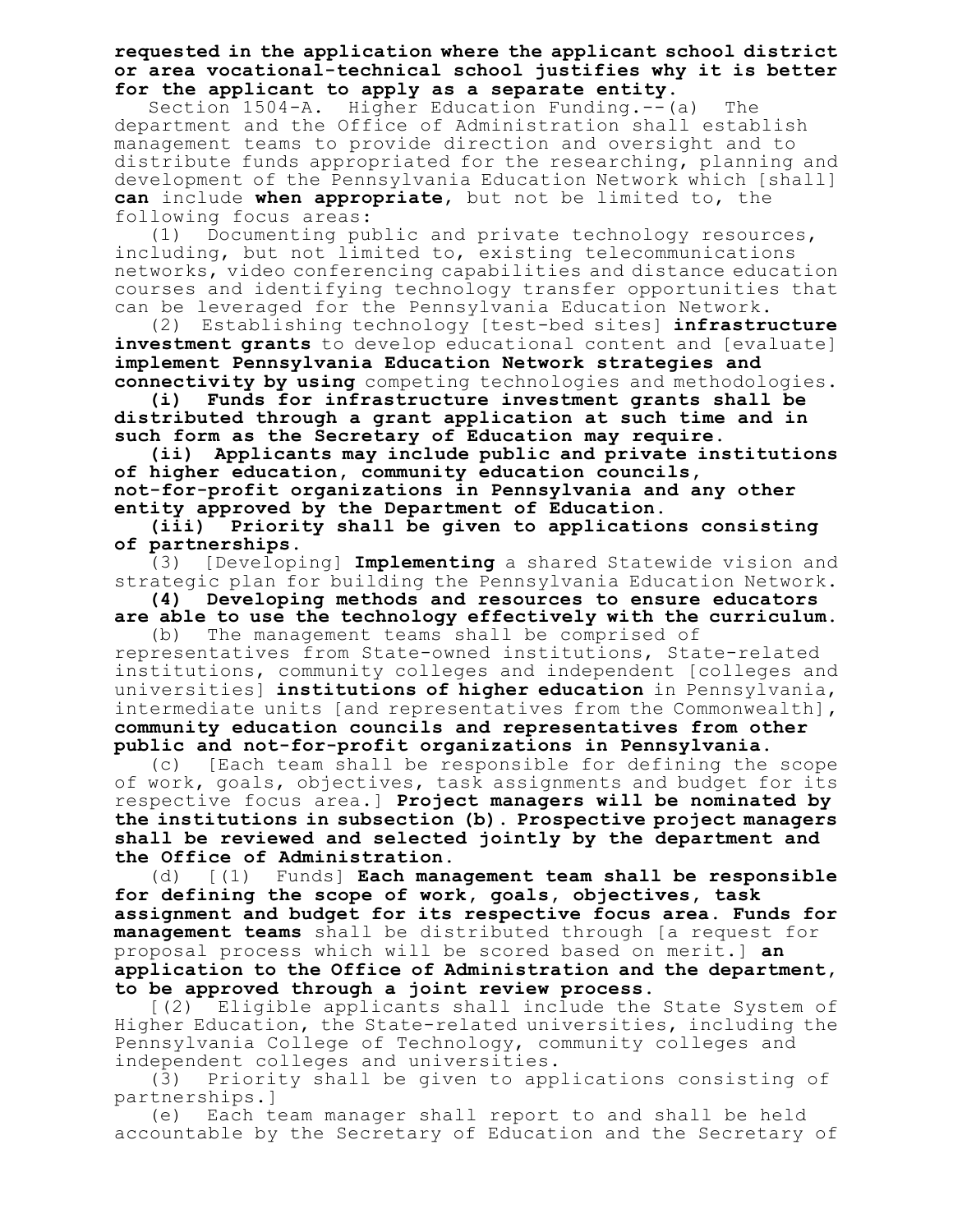Administration or their designee, the form and manner to be determined by the Secretary of Education.

Section 10. Section  $1913-A(b)$  (1.4) of the act, amended July 11, 1996 (P.L.633, No.107), is amended to read:

Section 1913-A. Financial Program; Reimbursement or Payments.--\* \* \*

(b) \* \* \*

(1.4) The equivalent full-time student reimbursement of a community college shall be the sum of credit course, noncredit course and stipend reimbursements. These reimbursements shall be calculated using a reimbursement factor of one thousand and forty dollars (\$1,040) for the 1993-1994 fiscal year, of one thousand eighty dollars (\$1,080) for the 1994-1995 fiscal year and of one thousand one hundred eighty dollars (\$1,180) for the 1995-1996 fiscal year and one thousand and two hundred and ten dollars (\$1,210) for the 1996-1997 fiscal year **and one thousand two hundred sixty dollars (\$1,260) for the 1997-1998 fiscal year** and for each year thereafter and shall be determined as follows:

(i) Credit course reimbursement shall be calculated by multiplying the reimbursement factor by the number of equivalent full-time students enrolled in credit courses as determined by an audit to be made in a manner prescribed by the State Board of Education.

(ii) Noncredit course reimbursement shall be calculated as follows:

(A) eighty percent (80%) of the reimbursement factor multiplied by the number of equivalent full-time students enrolled in eligible noncredit courses for the 1993-1994 fiscal year, as determined by the audit referred to in paragraph (i);

(B) seventy percent (70%) of the reimbursement factor multiplied by the number of equivalent full-time students enrolled in eligible noncredit courses for the 1994-1995 fiscal year and for each year thereafter, as determined by the audit referred to in paragraph (i); or

(C) one hundred percent (100%) of the reimbursement factor multiplied by the number of equivalent full-time students enrolled in eligible noncredit public safety courses that provide training for volunteer firefighters and emergency medical services for the 1995-1996 fiscal year and for each year thereafter, as determined by the audit referred to in paragraph (i).

(iii) Stipend reimbursement on account of a community college's operating costs for all equivalent full-time students enrolled in the following categories of two-year or less than two-year occupational or technical programs, shall be the sum of the following:

(A) One thousand one hundred dollars (\$1,100) per full-time equivalent student enrolled in advanced technology programs. For the fiscal year 1995-1996 and each year thereafter, the reimbursement rate shall be calculated at one thousand one hundred seventy-five dollars (\$1,175) per full-time equivalent student enrolled in advanced technology programs. Advanced technology programs are programs using new or advanced technologies which hold promise for creating new job opportunities, including such fields as robotics, biotechnology, specialized materials and engineering and engineering-related programs.

(B) One thousand dollars (\$1,000) per full-time equivalent student enrolled in programs designated as Statewide programs. For the fiscal year 1995-1996 and each year thereafter, the reimbursement rate shall be calculated at one thousand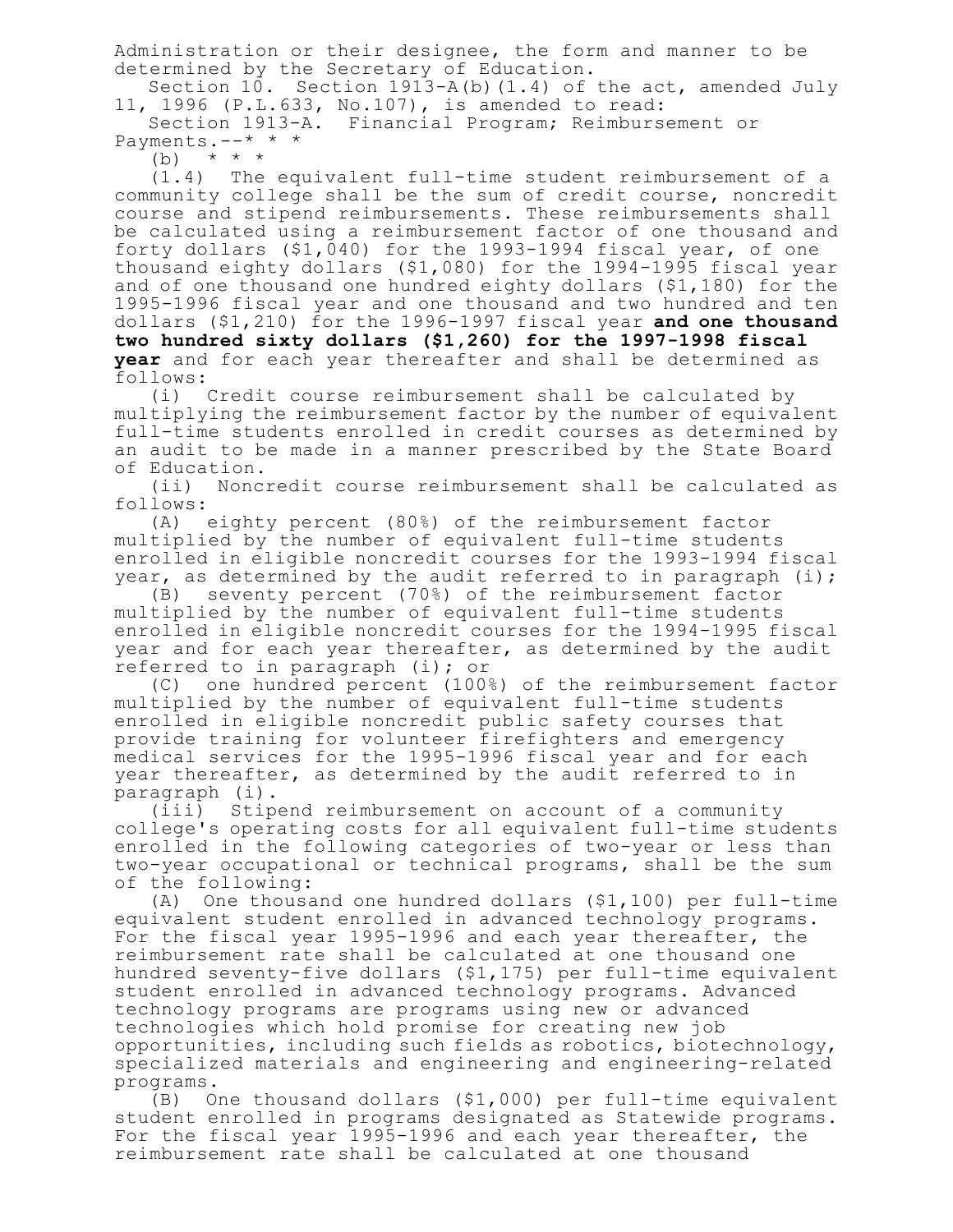seventy-five dollars (\$1,075) per full-time equivalent student enrolled in programs designated as Statewide programs. A Statewide program is a program which meets one or more of the following criteria:

(I) Program enrollment from out-of-sponsor area is twenty per cent or more of the enrollment for the program.

(II) A consortial arrangement exists with another community college to cooperatively operate a program or share regions in order to avoid unnecessary program duplication.

(C) Five hundred dollars (\$500) per full-time equivalent student enrolled in other occupational or technical programs. For the fiscal year 1995-1996 and each year thereafter, the reimbursement rate shall be calculated at five hundred seventy-five dollars (\$575) per full-time equivalent student enrolled in other occupational or technical programs. \* \* \*

Section 11. The act is amended by adding an article to read: **ARTICLE XIX-C.**

## **DISRUPTIVE STUDENT PROGRAMS.**

**Section 1901-C. Definitions.--For purposes of this article, the following terms shall have the following meanings:**

**(1) "Alternative education program" or "program." Any applicant's program applying for funds under this article, which program is implemented by a school district, an area vocational-technical school, a group of school districts or an intermediate unit, which removes disruptive students from regular school programs in order to provide those students with a sound educational course of study and counseling designed to modify disruptive behavior and return the students to a regular school curriculum. Notwithstanding section 1502, alternative education programs may operate outside the normal school day of the applicant district, including Saturdays. School districts shall adopt a policy for periodic review of students placed in the alternative education program for disruptive students. This review shall occur, at a minimum, at the end of every semester the student is in the program or more frequently at the district's discretion. The purpose of this review is to determine whether or not the student is ready to return to the regular school curriculum. Programs may include services for students returning from placements or who are on probation resulting from being adjudicated delinquent in a proceeding under 42 Pa.C.S. Ch. 63 (relating to juvenile matters) or who have been judged to have committed a crime under an adult criminal proceeding.**

**(2) "Applicant." A school district or a combination of school districts which applies for funds under this article.**

**(3) "Community resources." Those agencies and services for children and youth provided by the juvenile court and the Department of Health and the Department of Public Welfare and other public or private institutions.**

**(4) "Department." The Department of Education of the Commonwealth.**

**(5) "Disruptive student." A student who poses a clear threat to the safety and welfare of other students or the school staff, who creates an unsafe school environment or whose behavior materially interferes with the learning of other students or disrupts the overall educational process. The disruptive student exhibits to a marked degree any or all of the following conditions:**

**(i) Disregard for school authority, including persistent violation of school policy and rules.**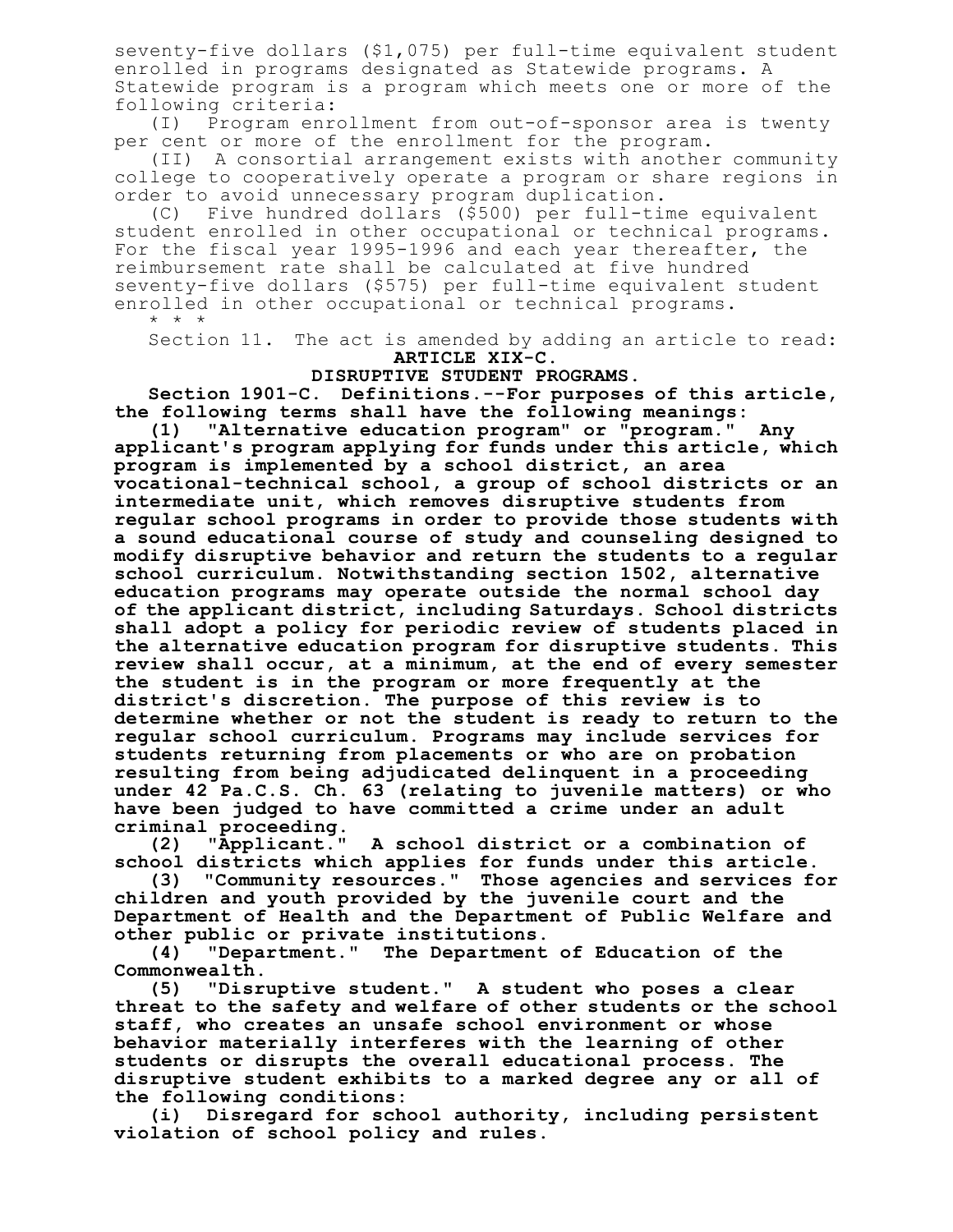**(ii) Display or use of controlled substances on school property or during school-affiliated activities.**

**(iii) Violent or threatening behavior on school property or during school-affiliated activities.**

**(iv) Possession of a weapon on school property, as defined under 18 Pa.C.S. § 912 (relating to possession of weapon on school property).**

**(v) Commission of a criminal act on school property or during school-affiliated activities.**

**(vi) Misconduct that would merit suspension or expulsion under school policy.**

**(vii) Habitual truancy.**

**No student who is eligible for special education services pursuant to the Individuals with Disabilities Education Act (Public Law 91-230, 20 U.S.C. § 1400 et seq.) shall be deemed a disruptive student for the purposes of this act, except as provided for in 22 Pa. Code § 14.35 (relating to discipline).**

**(6) "School." Any school classified by the Department of Education as a middle school, junior high school, senior high school or area vocational-technical school.**

**(7) "Secretary." The Secretary of Education of the Commonwealth.**

**Section 1902-C. Applications.--Applicants shall submit applications at the time, in the manner and containing or accompanied by such information as the department may prescribe but, in any case, shall document the following:**

**(1) The program is developed in consultation with the faculty and administrative staff of the school and parents and members of the community.**

**(2) That the applicants have established policies to identify those students who are eligible for placement in the program and that the placement of such students will comply with the informal hearing procedures set forth in 22 Pa. Code § 12.8(c) (relating to hearings). Notice of the hearing should precede placement in the program. Where the student's presence poses a continuing danger to persons or property or an ongoing threat of disrupting the academic process, the student may be immediately removed from the regular education curriculum with notice and a hearing to follow as soon as practicable.**

**(3) That school personnel assigned to the alternative education program for which funding is sought under this article possess a Level I or Level II Pennsylvania certificate as provided for in 22 Pa. Code Ch. 49 (relating to certification of professional personnel).**

**(4) The program provides participating students with a course of instruction which recognizes their special needs, prepares them for successful return to a regular school curriculum and/or completion of the requirements for graduation.**

**(5) The program is used only when other established methods of discipline have been utilized and have failed unless the seriousness of the student's behavior warrants immediate placement.**

**(6) A determination of the scope, type and severity of student disruption and a survey of community and school resources available to the applicant for the remediation of student disruption.**

**(7) A description of the educational program to be provided. The program may modify the requirements established in sections 1327, 1501 and 1504 insofar as they are related to the number of days or hours of instruction. The application shall describe how the student will make normal academic progress and meet requirements for graduation.**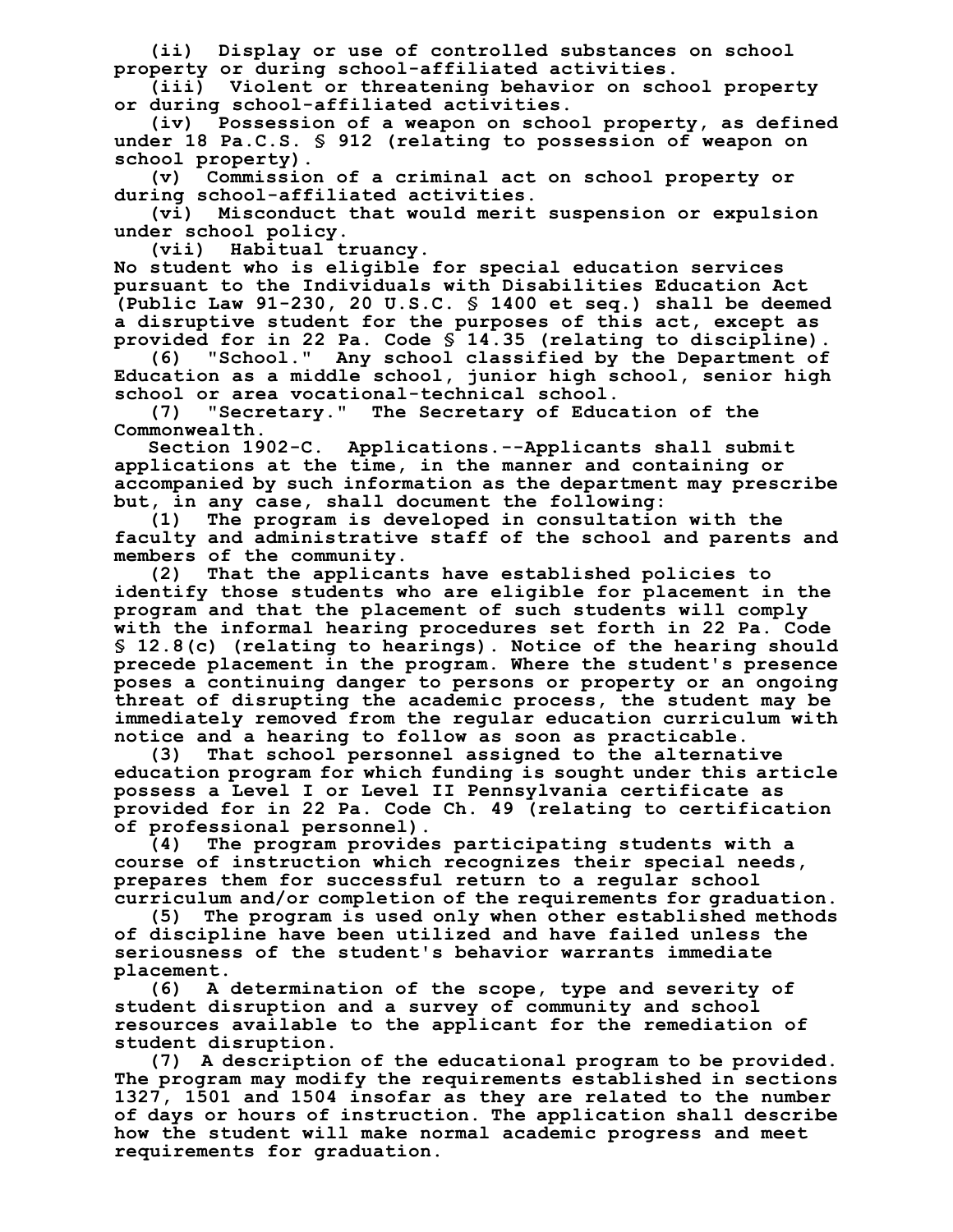**Section 1903-C. Alternative Education Grants.--The department shall establish grants for alternative education programs which meet the requirements of this article, to include the following:**

**(1) An application procedure for grant eligibility. (2) A review process to annually evaluate the effectiveness of alternative education programs, to include an annual report to the Education Committee of the Senate and the Education Committee of the House of Representatives.**

**(3) The department shall determine an annual grant amount calculated by dividing the amount appropriated by the estimated average number of students enrolled in eligible programs, further divided by thirty-six. Each applicant shall be eligible to receive this grant amount, per average number of pupils enrolled, per week of participation in an eligible program. Commonwealth grants shall be limited to funds appropriated for this program but in no event shall a school district receive funding for more than two per cent (2%) of a school district's average daily membership as defined in section 2501 of this act for students enrolled in grades seven through twelve.**

**Section 1904-C. Construction of Article.--Nothing contained in this article shall be construed to supersede or preempt any provisions of a collective bargaining agreement negotiated by a school entity and an exclusive representative of the employees in accordance with the act of July 23, 1970 (P.L.563, No.195), known as the "Public Employe Relations Act."**

**Section 1905-C. Retroactivity.--This article shall be retroactive to July 1, 1996.**

Section 12. Section 2501 of the act is amended by adding definitions to read:

Section 2501. Definitions.--For the purposes of this article the following terms shall have the following meanings: \* \* \*

**(22) "Immediately Preceding School Year." The school year one year prior to the current school year.**

**(23) "Next Preceding School Year." The school year two years prior to the current school year.**

Section 13. The act is amended by adding sections to read: **Section 2502.33. Basic Education Funding for 1996-1997**

**School Year.--For the 1996-1997 school year, the Commonwealth shall pay to each school district a basic education funding allocation which shall consist of the following:**

**(1) An amount equal to the basic education funding allocation for the 1995-1996 school year pursuant to section 2502.31.**

**(2) A base supplement payable to qualifying school districts.**

**(i) To qualify for the base supplement, a school district's 1997-1998 market value/income aid ratio must be equal to or greater than four thousand ten-thousandths (0.4000).**

**(ii) The base supplement is calculated for qualifying school districts as follows: multiply the school district's 1997-1998 market value/income aid ratio times its 1996-1997 average daily membership; multiply this product times sixty-six million dollars (\$66,000,000); divide the resultant product by the sum of the products of the 1997-1998 market value/income aid ratio times the 1996-1997 average daily membership for all qualifying districts.**

**(3) A growth supplement payable to qualifying school districts.**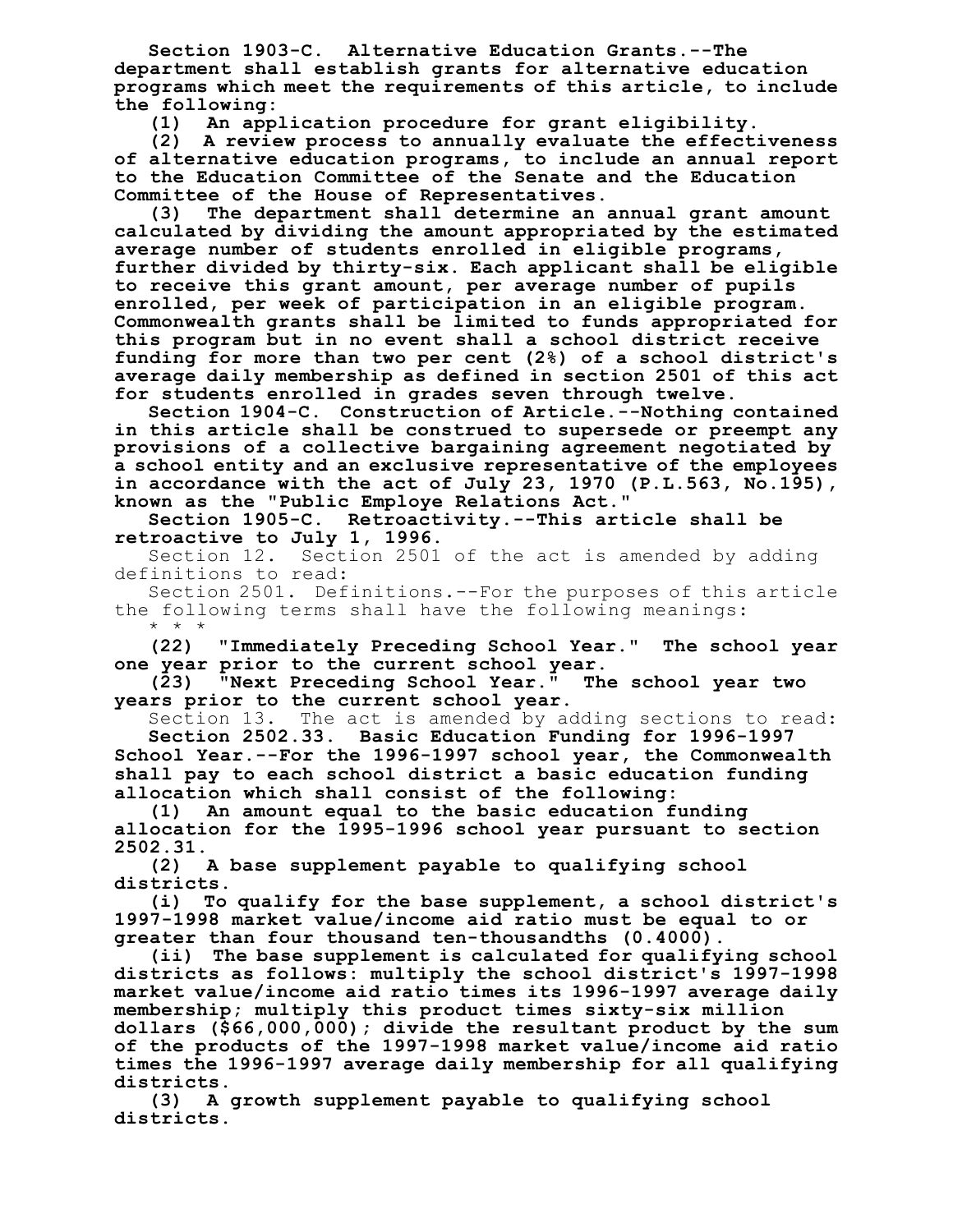**(i) To qualify for the growth supplement, a school district's average daily membership must have increased between the 1994-1995 and 1996-1997 school years.**

**(ii) The growth supplement is calculated for qualifying school districts as follows: if the increase in average daily membership between the 1994-1995 and 1996-1997 school years is equal to or greater than four and five-tenths per centum (4.5%), multiply two hundred dollars (\$200) times the increase in average daily membership; if the increase is less than four and five-tenths per centum (4.5%), multiply one hundred dollars (\$100) times the increase in average daily membership.**

**(4) Each school district will be guaranteed a minimum increase to be calculated as follows:**

**(i) Each school district with a 1997-1998 market value/income aid ratio equal to or greater than seven thousand ten-thousandths (0.7000) will receive additional funding, as necessary, so that the sum of the amounts in clauses (2), (3) and (4) will equal at least four per centum (4%) of the amount in clause (1).**

**(ii) Each school district with a 1997-1998 market value/income aid ratio less than seven thousand ten-thousandths (0.7000) will receive additional funding, as necessary, so that the sum of the amounts in clauses (2), (3) and (4) will equal at least one per centum (1%) of the amount in clause (1).**

**Section 2502.34. School Performance Incentives.--For the 1997-1998 fiscal year, a minimum of ten per centum (10%) of the difference between the total Basic Education Funding appropriation for the prior fiscal year and the current fiscal year, as provided in Article XXV, shall be directed for School Performance Incentives as established by the department. For the 1998-1999 fiscal year and each fiscal year thereafter, funding for School Performance Incentives shall be as provided in the General Appropriation Act.**

Section 14. Section 2509.1(d) of the act, amended June 30, 1995 (P.L.220, No.26), is amended and the section is amended by adding a subsection to read:

Section 2509.1. Payments to Intermediate Units.--\* \* \*

**(b.5) Up to twelve million dollars (\$12,000,000) may be utilized for programs administered and operated during the 1997-1998 school year for institutionalized children by intermediate units as established in subsection (b.1).**  $\star$   $\rightarrow$ 

(d) (1) For the 1991-1992 school year, each intermediate unit which is coterminous to a school district of the first class or first class A shall be paid fifty percent (50%) of the amount received by the intermediate unit for the cost of operating and administering classes or schools for children with exceptionalities, as approved by the Department of Education for the 1990-1991 school year. For the 1991-1992 school year, each intermediate unit not coterminous with a school district which operates all the special education programs for children with disabilities for its constituent school districts shall be paid ten percent (10%) of the amount received by the intermediate unit for the cost of operating and administering classes or schools for children with disabilities, as approved by the Department of Education for the 1990-1991 school year. For the 1992-1993 and the 1993-1994 school years up to and including the 1994-1995 school year, each intermediate unit which is coterminous to a school district of the first class or first class A shall be paid twenty-five percent (25%) of the amount received by the intermediate unit for the cost of operating and administering classes or schools for children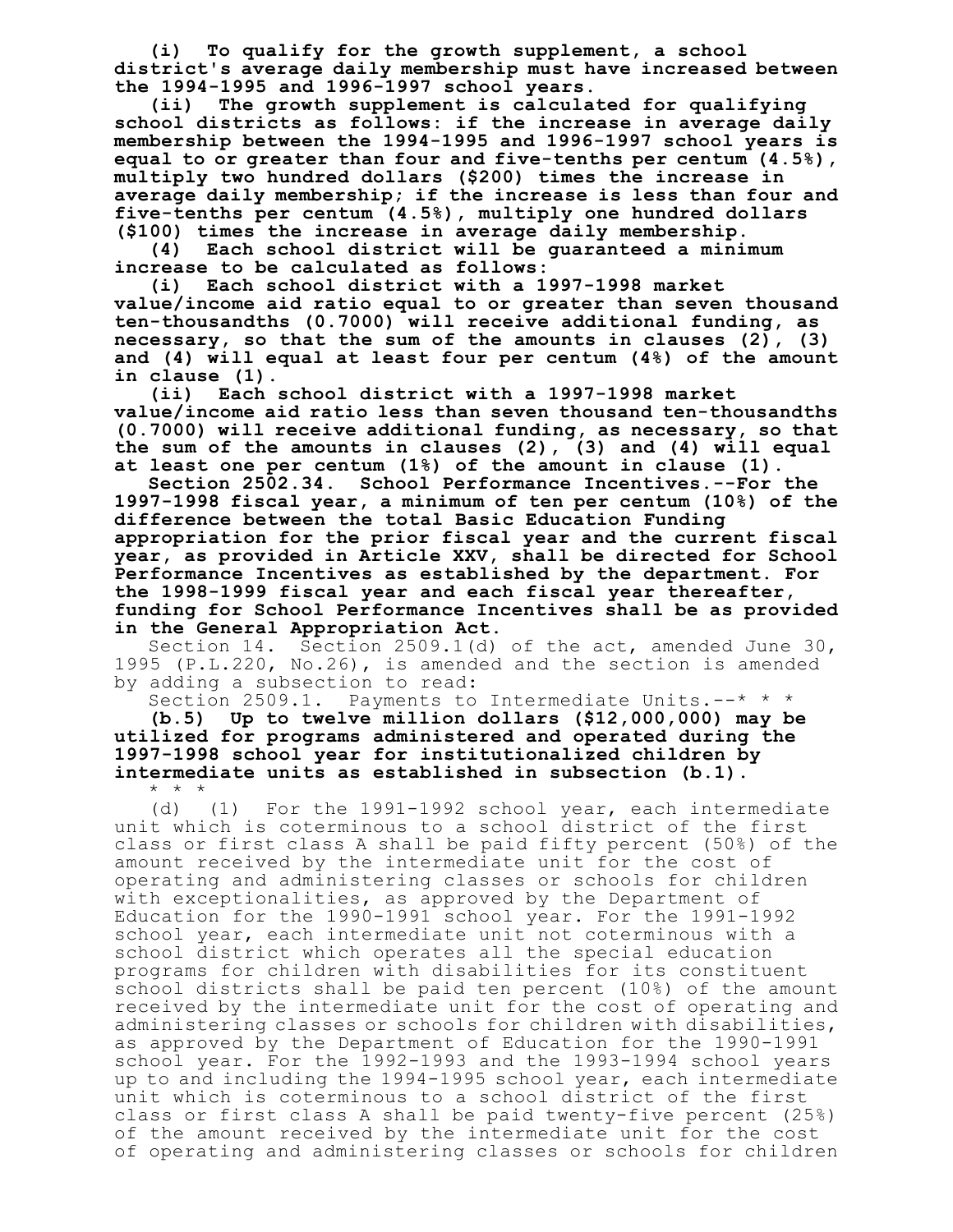with exceptionalities, as approved by the Department of Education for the 1990-1991 school year.

(2) For the 1995-1996 school year, each intermediate unit which is coterminous to a school district of the first class or first class A shall be paid a proportionate share of twenty-nine million nine hundred thousand dollars (\$29,900,000) based on the amount received by the intermediate unit for the cost of operating and administering classes or schools for children with exceptionalities, as approved by the Department of Education for the 1990-1991 school year.

(3) For the 1996-1997 **and 1997-1998** school [year] **years**, each intermediate unit which is coterminous to a school district of the first class or first class A shall be paid a proportionate share of twenty million six hundred thousand dollars (\$20,600,000) based on the amount received by the intermediate unit for the cost of operating and administering classes or schools for children with exceptionalities, as approved by the Department of Education for the 1990-1991 school year.

(4) For the [1997-1998] **1998-1999** school year, each intermediate unit which is coterminous to a school district of the first class or first class A shall be paid a proportionate share of ten million three hundred thousand dollars (\$10,300,000) based on the amount received by the intermediate unit for the cost of operating and administering classes or schools for children with exceptionalities, as approved by the Department of Education for the 1990-1991 school year. \* \* \*

Section 15. Section 2509.5 of the act is amended by adding subsections to read:

Section 2509.5. Special Education Payments to School Districts.--\* \* \*

**(l) During the 1997-1998 school year, each school district shall be paid:**

**(1) an amount to be determined by multiplying fifteen percent (15%) of its school-age average daily membership by one thousand one hundred fifty dollars (\$1,150); and**

**(2) an amount to be determined by multiplying one percent (1%) of its school-age average daily membership by thirteen thousand four hundred fifty dollars (\$13,450).**

**(m) During the 1997-1998 school year, up to ten million one hundred seven thousand dollars (\$10,107,000) of the funds appropriated to the Department of Education for special education shall be available to provide supplemental funding for special education to school districts which operate special education programs. Only school districts that qualify under the provisions of subsection (n) will be eligible to receive this supplemental special education funding.**

**(n) School districts will qualify for supplemental payments under subsection (m) if:**

**(1) (i) the school district's special education expenditures for the 1994-1995 school year, as a percentage of the sum of the school district's 1994-1995 school year expenditures for regular education, vocational-technical education and special education, are equal to or greater than the special education expenditures of all school districts for the 1994-1995 school year, as a percentage of the sum of the 1994-1995 school year expenditures of all school districts for regular education, vocational-technical education and special education; and**

**(ii) the school district's market value/income aid ratio for the 1996-1997 school year is equal to or greater than .6000; and**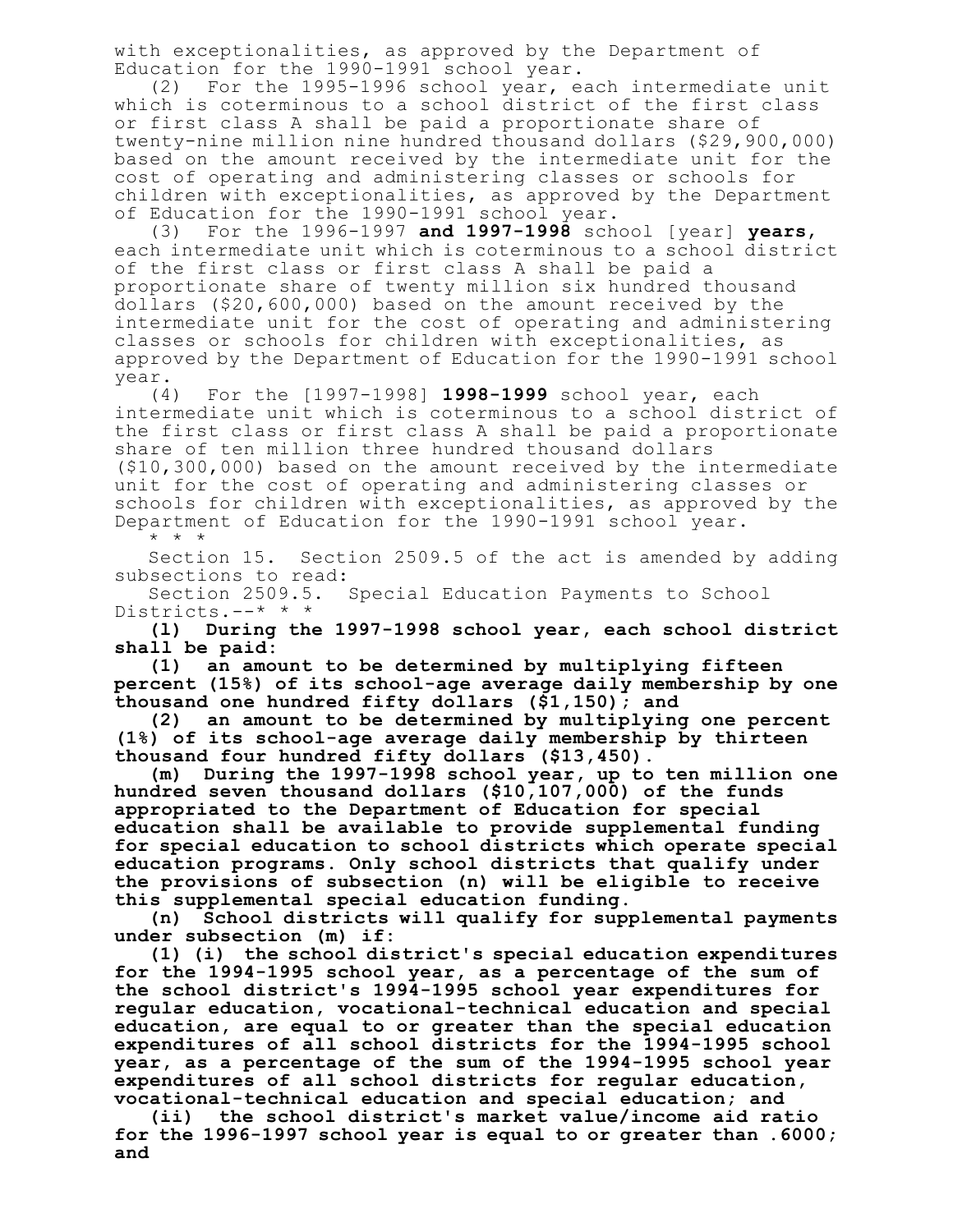**(iii) the school district's equalized millage for the 1994-1995 school year is equal to or greater than 21.0; or**

**(2) The school district satisfies the criterion set forth in clause (1)(i), does not satisfy the criterion set forth in clause (1)(ii) but the school district's equalized millage for the 1994-1995 school year is equal to or greater than 25.2; or**

**(3) The school district does not satisfy the criteria of clause (n)(1) or (2) but does satisfy the following:**

**(i) the number of children in low-income families in 1995 is equal to or greater than fifteen percent (15%) of the school district's 1995-1996 school year average daily membership; and**

**(ii) the school district's market value/income aid ratio for the 1996-1997 school year is equal to or greater than .7000.**

**(o) Qualifying school districts will receive an additional twenty percent (20%) of the amount calculated at subsection (l)(1) of this section. This amount shall be paid pursuant to the payment schedule established in subsection (c) of this section.**

**During the 1997-1998 school year, however, no school district shall receive less payment under subsections (l) and (m) than the amount of the payments the school district received during the 1996-1997 school year under subsections (j)(3) and (k) of this section.**

Section 16. The act is amended by adding a section to read:

**Section 2509.11. Eligible Young Children.--(a) Beginning with the 1997-1998 school year, programming for children over the age established for an eligible young child as defined in this section shall be paid for from funds appropriated under sections 2509, 2509.1 and 2509.5 and their successor provisions. Funds appropriated for early intervention services for eligible young children shall not be used for this programming.**

**(b) As used in this section, "eligible young child" shall mean a child who is younger than the earliest admission age to a school district's kindergarten program for children five (5) years of age; or when no kindergarten program is provided, the admission age for beginners; and at least three (3) years of age and who meets any of the following criteria:**

**(1) The child has any of the following physical or mental disabilities: autism/pervasive developmental disorder, serious emotional disturbance, neurological impairment, deafness/hearing impairment, specific learning disability, mental retardation, multi-handicap, other health impairment, physical disability, speech impairment or blindness/visual impairment.**

**(2) The child is considered to have a developmental delay as defined by regulations of the State Board of Education and the standards of the Department of Education.**

Section 17. Section 2541 of the act is amended by adding a subsection to read:

Section 2541. Payments on Account of Pupil Transportation.-- \* \* \*

**(e) School districts and intermediate units that provide transportation for any eligible young child as defined in section 2509.11 shall receive payments for this expense from funds appropriated under this section and section 2509.1.**

Section 18. Section 2561(5) of the act, added December 8, 1959 (P.L.1713, No.626), is amended to read:

Section 2561. Tuition Charges for Pupils of Other Districts.--A school district or vocational school district receiving elementary or high school pupils or vocational or other extension education pupils who are residents of another school district or another vocational school district shall compute the tuition charges as follows: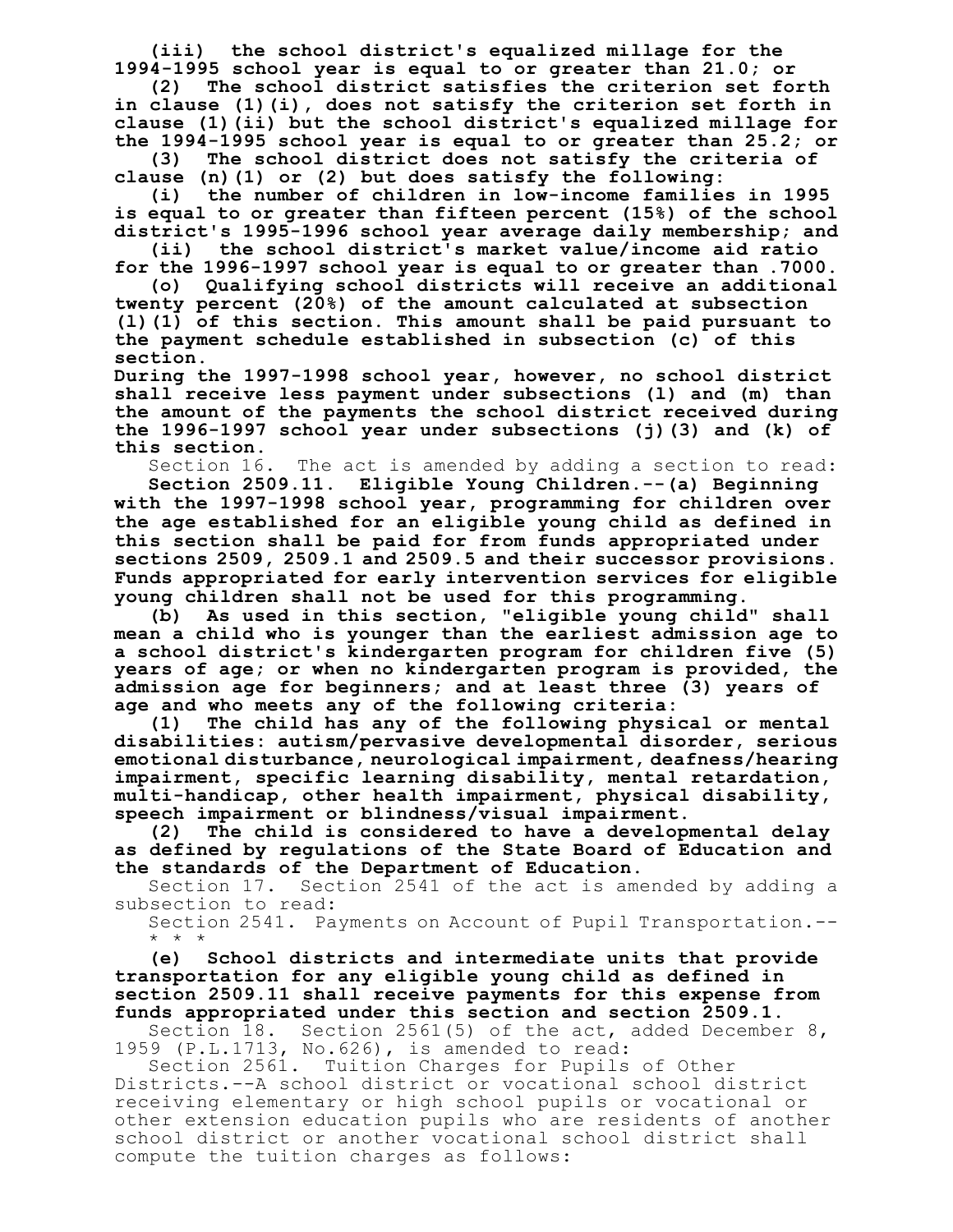(5) A school district shall compute the tuition charges for pupils who are residents of another school district for budgetary purposes at the beginning of each school year, and shall use the expenses of the next preceding school year as a basis for such computation. At the end of each school year, the tuition charges shall again be computed and be based on the actual expenses **for the school year immediately preceding** and the tuition charges for non-resident pupils shall then be adjusted in accordance with this latter computation. The school district in which the non-resident pupil is a legal resident shall pay the tuition charges in accordance with the computation based upon [the] **these** actual expenses. \* \* \*

Section 19. Sections 2595 and 2597 of the act are repealed. Section 20. The act is amended by adding sections to read:

**Section 2597.1 Education Mentoring and School Dropout Prevention Programs.--The General Assembly finds and declares that large numbers of students need additional support in order to be successful in school, graduate and become productive citizens of this Commonwealth and that too many students leave school without the benefits of positive adult role models, career goals or skills needed to support strong families and communities. It is the intent of this section and sections 2597.2 through 2597.6 to promote the development of educational mentoring programs to provide positive adult role models to students, establish a dropout prevention grant program to reduce the number of school dropouts and to promote the collection of information on dropouts for the purpose of developing local programs designed to prevent current students from dropping out.**

**Section 2597.2. Program Established.--The Department of Education shall establish education mentoring and school dropout prevention programs.**

**Section 2597.3. Eligible Grant Applicants.--Applications for grants may be submitted by school districts and nonprofit community-based organizations. Community-based organizations must demonstrate that the program will operate in collaboration with a school district, intermediate unit or area vocational-technical school.**

**Section 2597.4. Program Requirements.--Services and programs may be provided to students in grades kindergarten through twelve. Services and programs shall include the following:**

**(1) Education Mentoring Program. This program is to establish planned activities to build sustained relationships between students and adult mentors. Mentors are to be recruited from various sources, including business, professional, religious, higher education, senior citizen organizations and the local community. Program components are to include:**

**(i) Screening and assignment of mentors.**

**(ii) Orientation and training of mentors.**

**(iii) Ongoing supervision and support.**

**(iv) Matching mentors with students.**

**(v) Follow-up activities.**

\* \* \*

**(2) Dropout Prevention Programs. Services and programs shall include the following:**

- **(i) Academic coursework.**
- **(ii) Remedial education.**
- **(iii) Other courses required for graduation.**

**(iv) Vocational education and school-to-work transition.**

**(v) Programs of employment and training and related services, counseling and assessment.**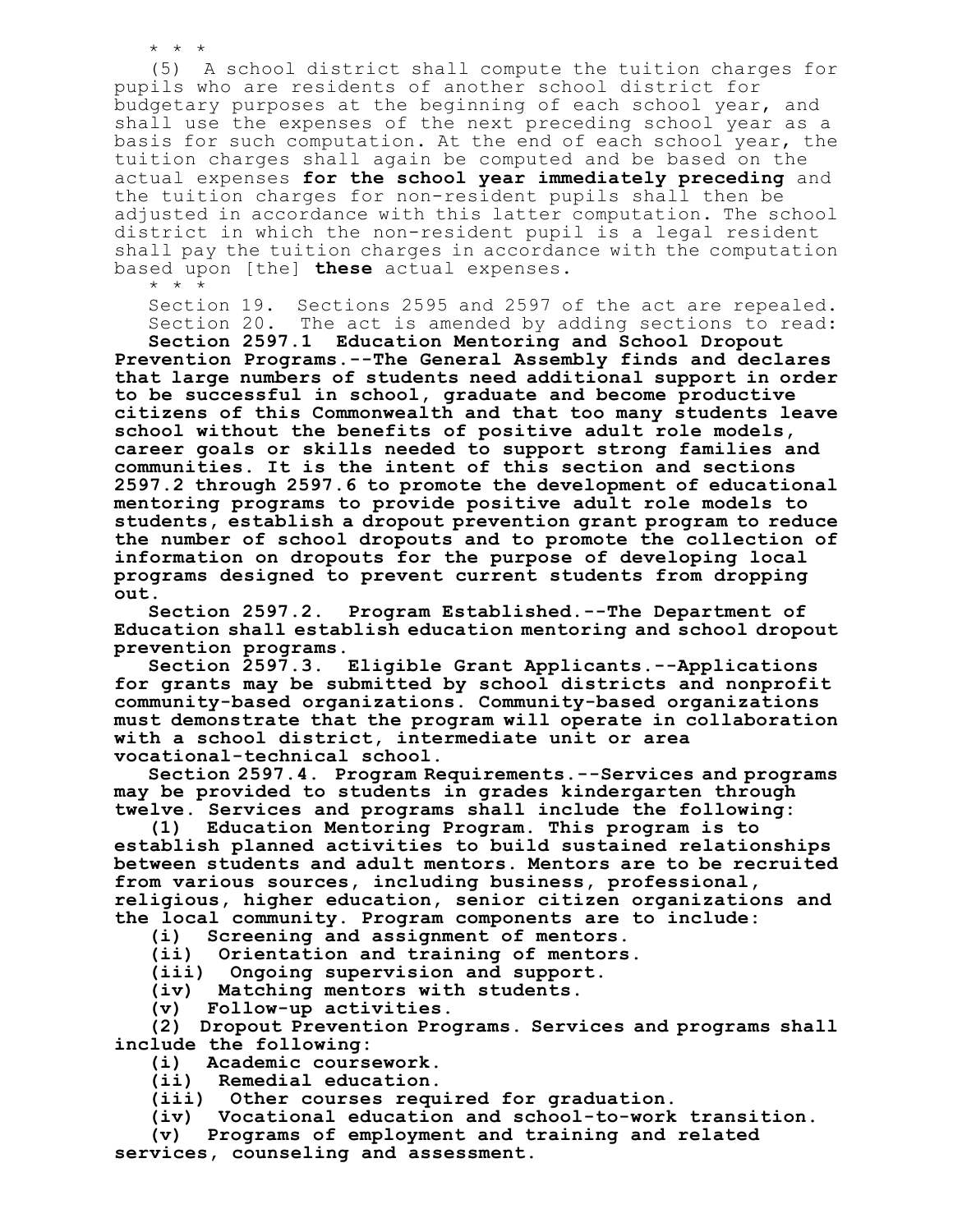**(vi) Involvement of parents and guardians of students and individuals enrolled in dropout prevention programs.**

**(vii) Public information and outreach activities.**

**(viii) Human, social and community services.**

**(ix) Mentoring.**

**(x) Partnerships with business.**

**(xi) Community service.**

**(xii) Antitruancy and attendance improvement strategies.**

**(xiii) Peer mediation and conflict resolution programs.**

**Section 2597.5. Criteria for Awarding Grants.--(a) In awarding grants, the Secretary of Education shall be guided by the criteria set forth in subsections (b) and (c).**

**(b) Education mentoring is to be measured by the anticipated results for new programs of education mentoring or actual results for existing programs which:**

**(1) Reflect satisfactory improvements in academic achievement.**

**(2) Result in improvements in transition into post-secondary education, job training and employment among mentored students.**

**(3) Result in reductions in truancy, disciplinary referrals and dropout rates of students enrolled in mentoring programs.**

**(4) Demonstrate a significant need for mentoring services in terms of numbers of students requiring mentors.**

**(5) Demonstrate the cost-effective use of State funding.**

**(6) Demonstrate maximum use of local resources to maximize the numbers of students served by the mentoring program.**

**(c) Dropout prevention is to be measured by:**

**(1) The extent to which dropout rates in the school district exceed the Statewide average dropout rate.**

**(2) The program effectiveness in prior years if the grant application is intended to provide funding for programs already in existence, expressed in terms of:**

**(i) A decline in both the number and percentage of students leaving school prior to graduation.**

**(ii) Improvement in the promotion rate, attendance rate and academic achievement of students enrolled in the program.**

**(3) The anticipated results of new programs, expressed in terms of:**

**(i) A decline in both the number and percentage of students leaving school prior to graduation.**

**(ii) Improvement in the promotion rate, attendance rate and academic achievement of students enrolled in the program.**

**(4) The extent to which the school district program is linked to those of other relevant service providers, such as literacy councils, area vocational-technical schools, post-secondary educational and training institutions, private industry councils, social service agencies and community-based organizations.**

**(5) The number of dropouts in the school district.**

**Section 2597.6. Duties and Responsibilities of the Secretary of Education.--(a) The Secretary of Education shall develop applications for grants and make them available to school districts and nonprofit community-based organizations, shall develop any regulations, guidelines or standards required for the implementation of this act and shall review all grant applications and make grants from funds appropriated for this purpose.**

**(b) The Secretary of Education shall prepare a report by the first day of February of each year which must, at a minimum, contain the following:**

**(1) Number of students leaving school without graduating.**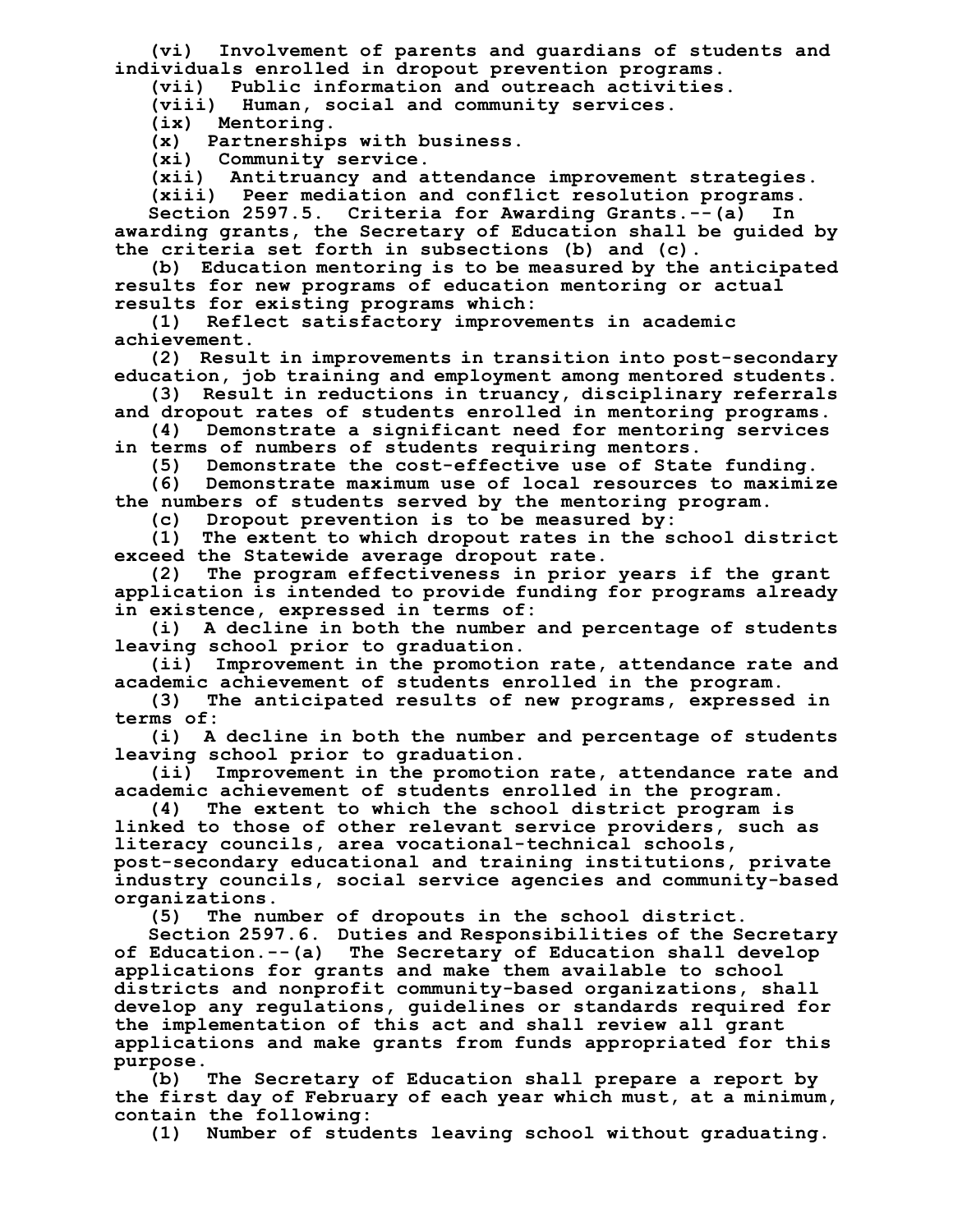**(2) Grade levels at the time of their withdrawal from school.**

**(3) Age at the time of their withdrawal from school.**

**(4) Reasons for withdrawing from school.**

**(5) The post-withdrawal activities of individuals who left school prior to graduation.**

**(6) Numbers of students enrolled in dropout prevention and mentoring programs.**

**(7) An evaluation of programs provided in the prior school year and their effectiveness.**

**(c) Notwithstanding any provision to the contrary, no one school district or a combination of a school district and a community organization shall receive more than ten percent (10%) of the total funds available under this program established by the Secretary of Education in any one school year to provide services within a single school district.**

**Section 2598. Charter School Grants.--(a) The Secretary of Education shall allocate grants for planning to eligible applicants from funds appropriated for this purpose. Planning grant applications shall be filed on a form and by a date determined by the Secretary of Education. The amount of a grant may vary depending on the size and scope of the planning needed by the applicant. The application shall address the manner in which the applicant plans to operate a charter school.**

**(b) Eligible applicants shall include an individual; one or more teachers who will teach at the proposed charter school; parents or guardians of students who will attend the charter school; any nonsectarian college, university or museum located in this Commonwealth; any nonsectarian corporation not-for-profit as defined in 15 Pa.C.S. (relating to corporations and unincorporated associations); any firm, corporation, association, partnership or any combination thereof.**

**(c) The applicant shall include a copy of a letter informing the local board of school directors of the school entity of the application for the planning grant if the location of the proposed charter school is known.**

Section 21. The act is amended by adding an article to read: **ARTICLE XXVI-H**

## **POST-SECONDARY DEGREES.**

**Section 2601-H. Power to Confer Degrees.--Notwithstanding the provisions of section 305 of the act of December 19, 1990 (P.L.834, No.198) , known as the "GAA Amendments Act of 1990," the Department of Education may grant a certificate of authority to a for-profit corporation as defined in 15 Pa.C.S. (relating to corporations and unincorporated associations) authorizing the conferring of baccalaureate degrees in the arts, science, philosophy or literature, but only upon students who have completed a college or university course normally covering four (4) years, or such other degrees at the associate, baccalaureate or advanced level as may be specified in the certificate of authority. Certificates of authority under this section shall be granted in accordance with the provisions of 24 Pa.C.S. Ch. 65 (relating to private colleges, universities and seminaries). The qualifications of admission to these four-year courses or to advanced classes in these courses shall be not less than four (4) years of academic or high school preparation, or its equivalent, and shall be subject to the standards promulgated by the State Board of Education.**

Section 22. (a) The following acts or parts of acts are repealed: